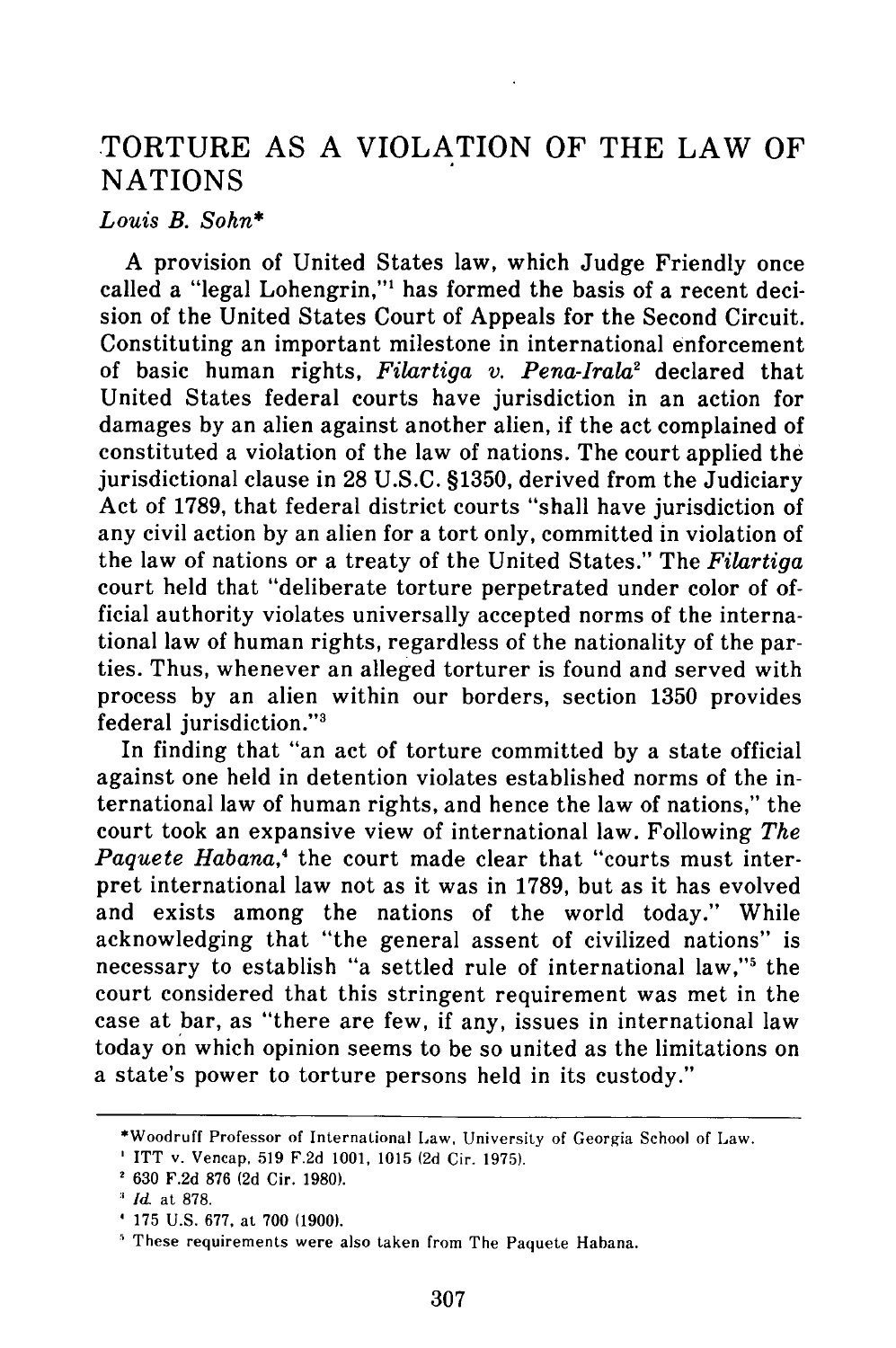The court relied on the provisions in the Charter of the United Nations **by** which all Member Nations pledged themselves to take joint and separate action in cooperation with the United Nations to promote "universal respect for, and observance of, human rights and fundamental freedoms for all without distinction as to race, sex, language or religion."<sup>6</sup> The court considered that these provisions made it clear that "in this modern age a state's treatment of its own citizens is a matter of international concern," and disagreed in this respect with the lower court, which held that the concept of "the law of nations" employed in section **1350** did not extend to a state's treatment of its own citizens.7 Neither was the court sympathetic to the contention that the Charter was not a self-executing treaty. It was satisfied that the Charter can be used as "evidence of binding principles of international law." In particular, the court relied on several United Nations declarations, adopted without dissent, which made clear, *inter alia,* that "no one shall be subjected to torture," and that a victim of torture "shall be afforded redress and compensation." The court pointed out that these declarations specified with great precision the obligations of Member Nations under the Charter and had become a part of binding, customary international law. Other international treaties (to which the United States is not a party) confirmed the universal renunciation of torture in the modern usage and practice of nations; similarly, the laws of many countries prohibit torture, expressly or implicitly. Finally, the court relied on the practice of nations, especially on the fact that in modern times "no government has asserted the right to torture its own nationals," and that governments accused of torture either have denied its occurrence, or have asserted that "the conduct was unauthorized or constituted rough treatment short of torture."8

While there were several other issues raised in this case, both with respect to jurisdiction and the applicable law, the importance of the case lies in its clear recognition that international law has been transformed **by** developments after the Second World War, and that certain violations of that law with respect to in-

**U.N. CHARTER,** arts. **55 & 56.**

The court also held that the dictum in Dreyfus v. von Finck, 534 **F.2d** 24, at **31 (1976),** to the effect that "violations of international law do not occur when the aggrieved parties are nationals of the acting state," is clearly out of tune with the current usage and practice of international law. The court also referred to recent United States statutes refusing assistance to governments engaged in "a consistent pattern of gross violations of internationally recognized human rights." See, e.g., 22 **U.S.C.** § 2304 (2).

**<sup>&#</sup>x27;** Memorandum of the United States as *amicus curiae* at **16.** n.34.